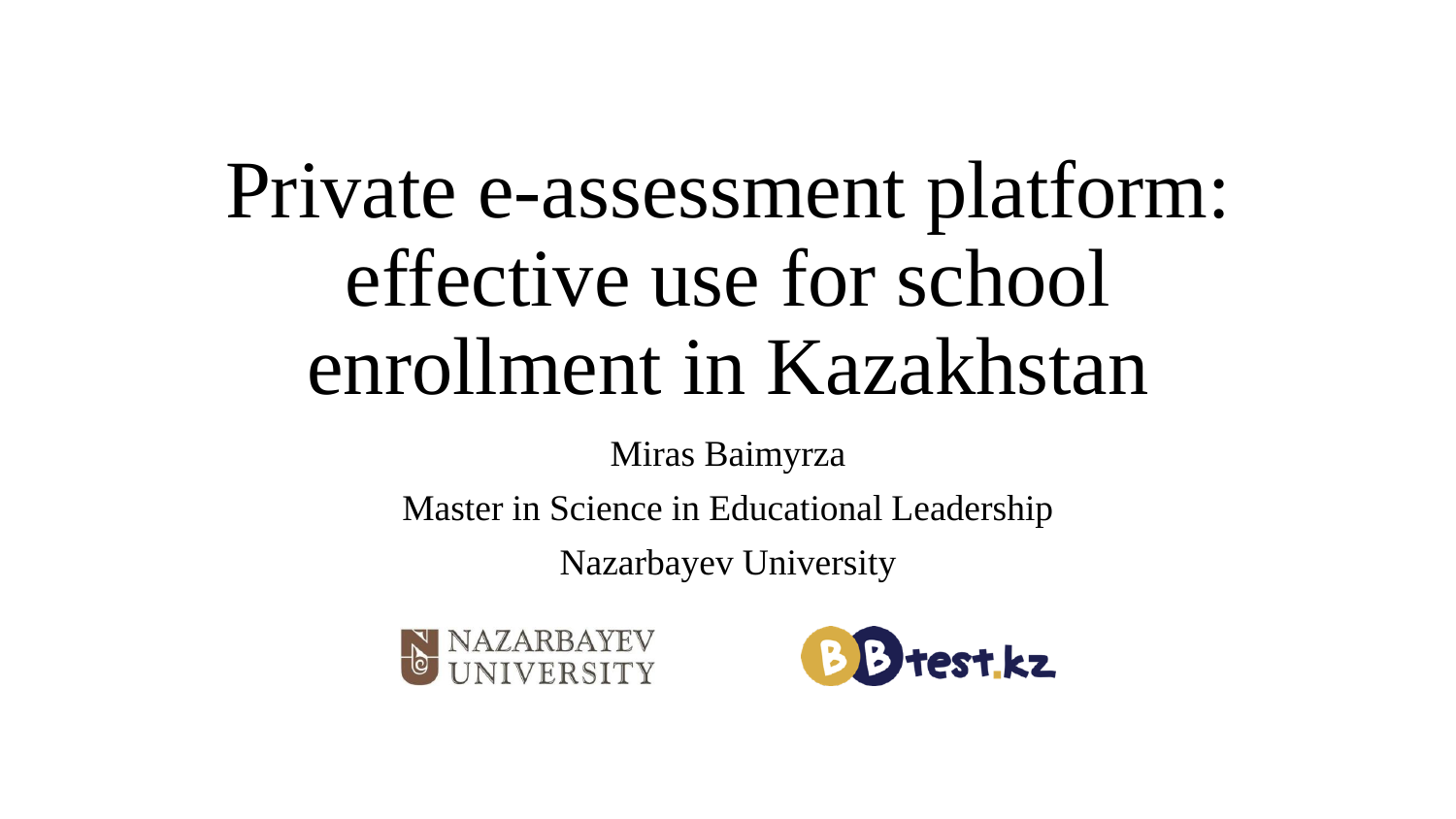#### **Content**

- Introduction
- Thesis research problem, purpose and questions
- Methodology
- Descriptive data analysis
- Inferential data analysis
- Conclusion
- Limitations
- Further research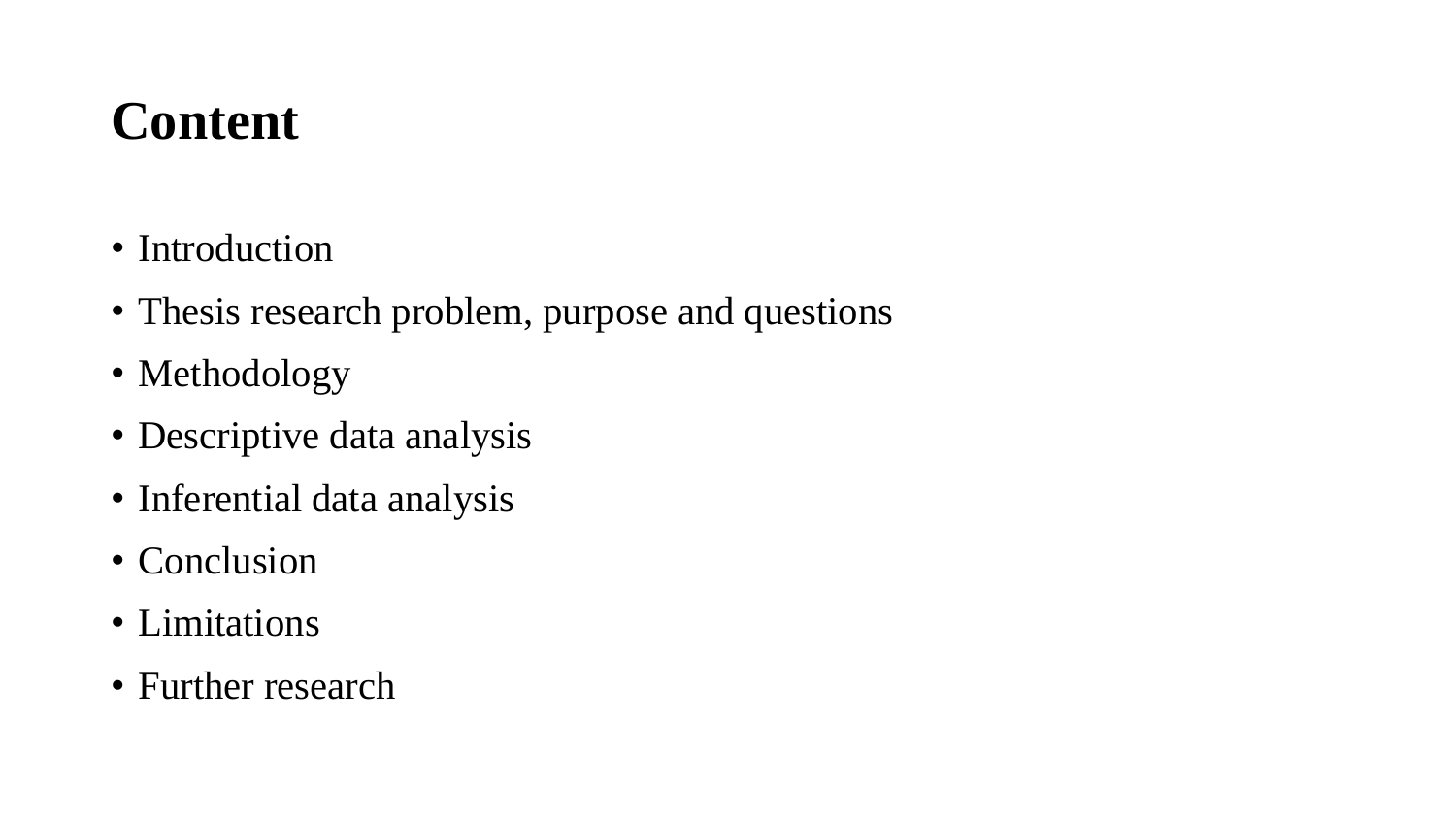#### **Introduction**

Nazarbayev Intellectual Schools (NIS)



Private e-assessment platform bbtest.kz

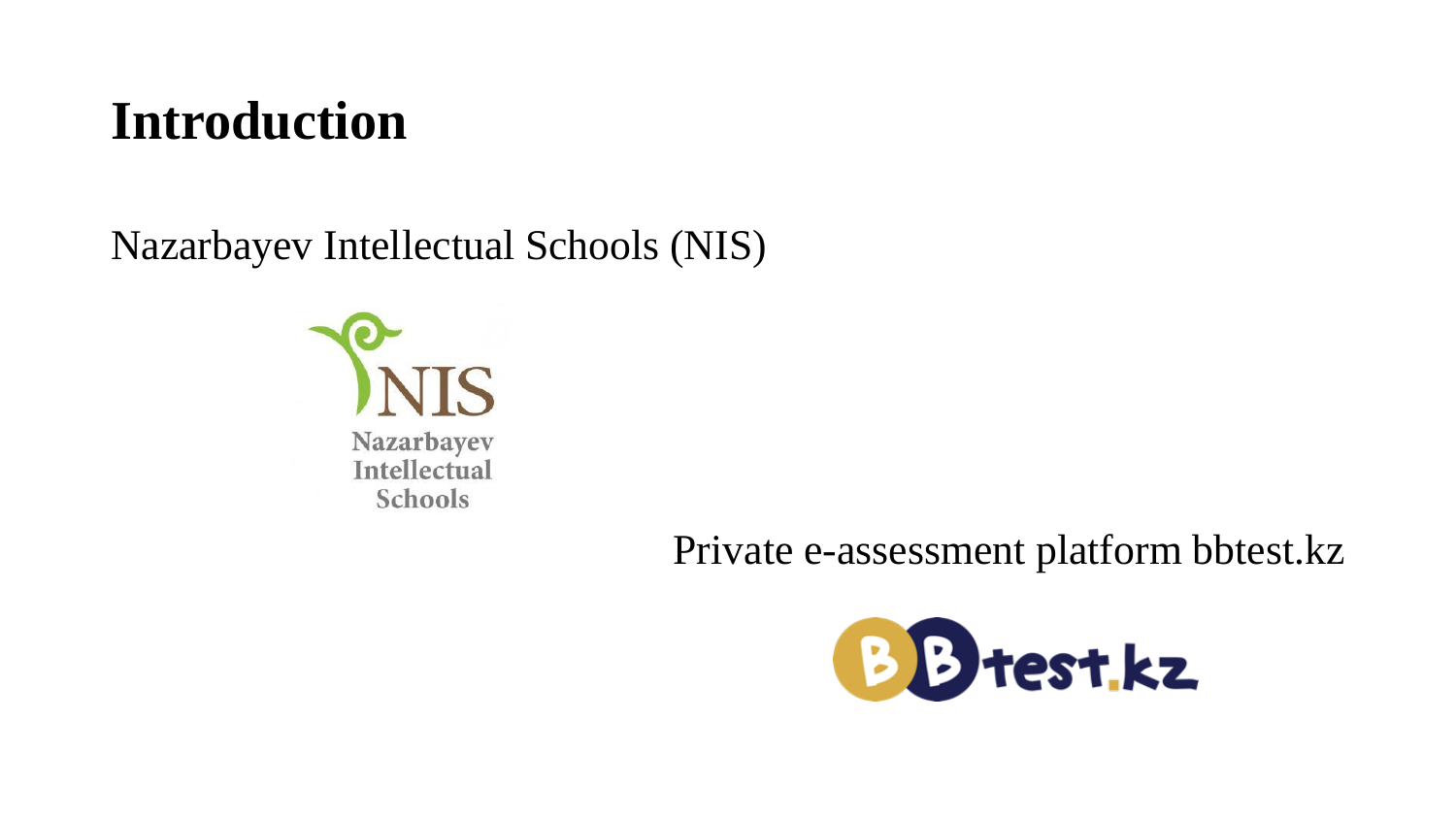#### **Research problem, purpose, question**

**Research problem:** The influence of private e-assessment platform to Kazakhstani NIS school enrollment

**Research purpose:** to analyze the relationship between use of private eassessment platform and school enrollment results of selected students in Kazakhstan

**Main research question:** How do students' use of private e-assessment platform influence to their enrollment to NIS schools?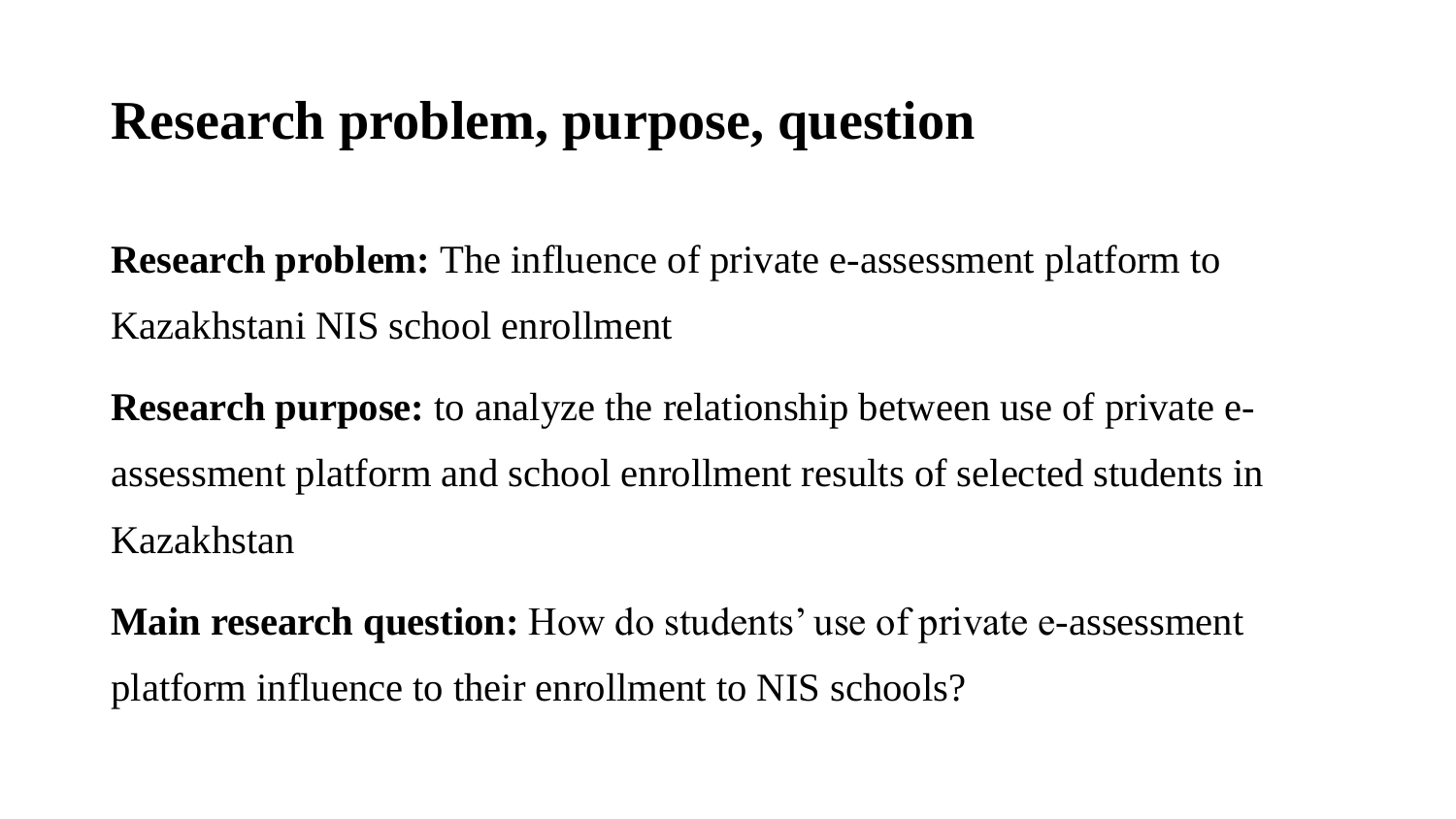## **Subsidiary questions**

- How do students' test preparation scores influence NIS admission test cut-off score?
- How the students' expenses for private tutoring affects to the entrance test score?
- How students' mock test score effects to the entrance test score?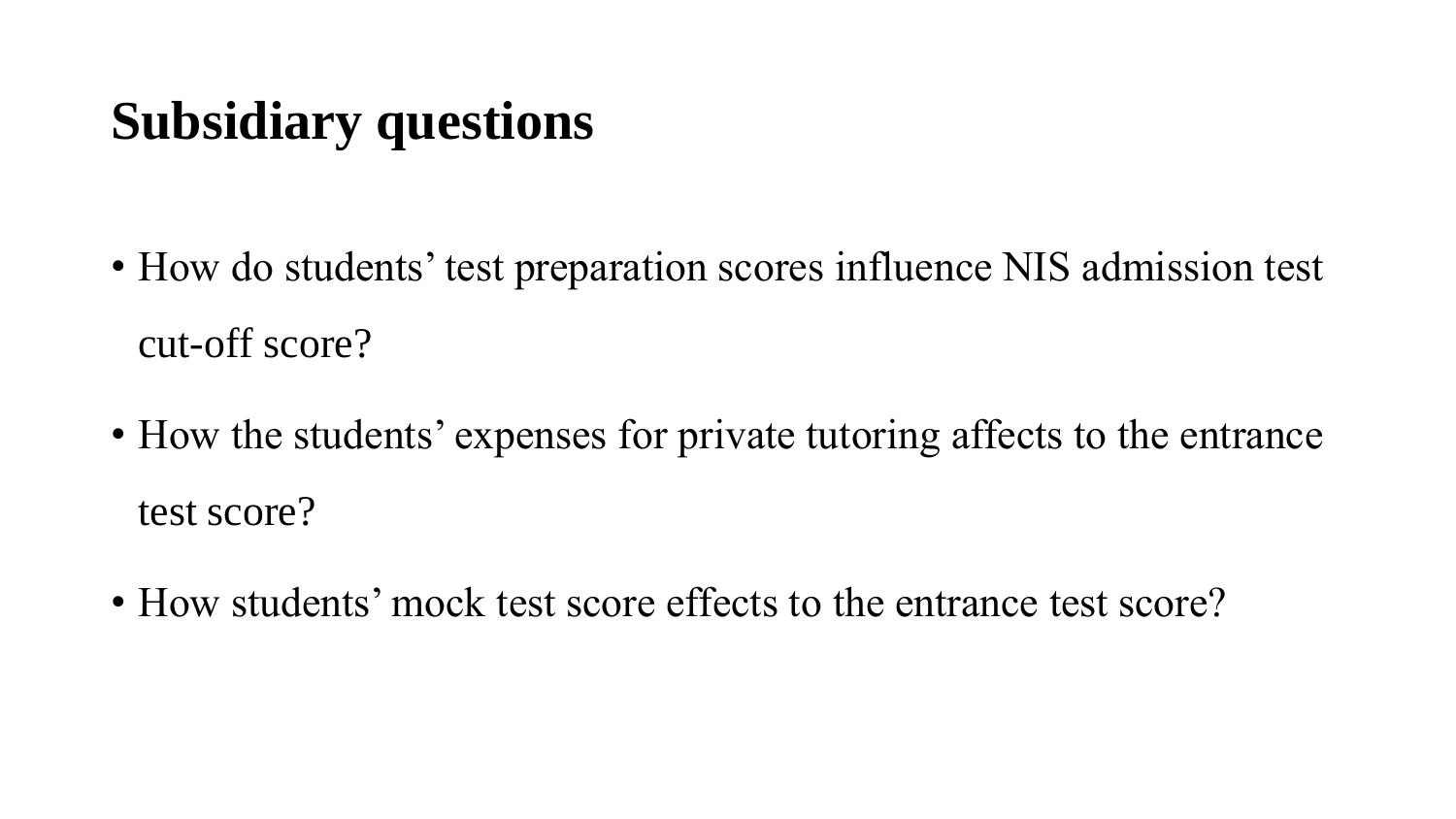## **Methodology**

**Research designs:** non-experimental and cross-sectional *Instruments*: test scores

**Sample:** non-probability sampling, convenience sampling

**Research methods:** T-test, ANOVA and Pearson product-moment correlation coefficient

*Participants:* 180 Kazakhstani students candidates to NIS schools in Kazakhstan

**Ethics:** instructions, anonymity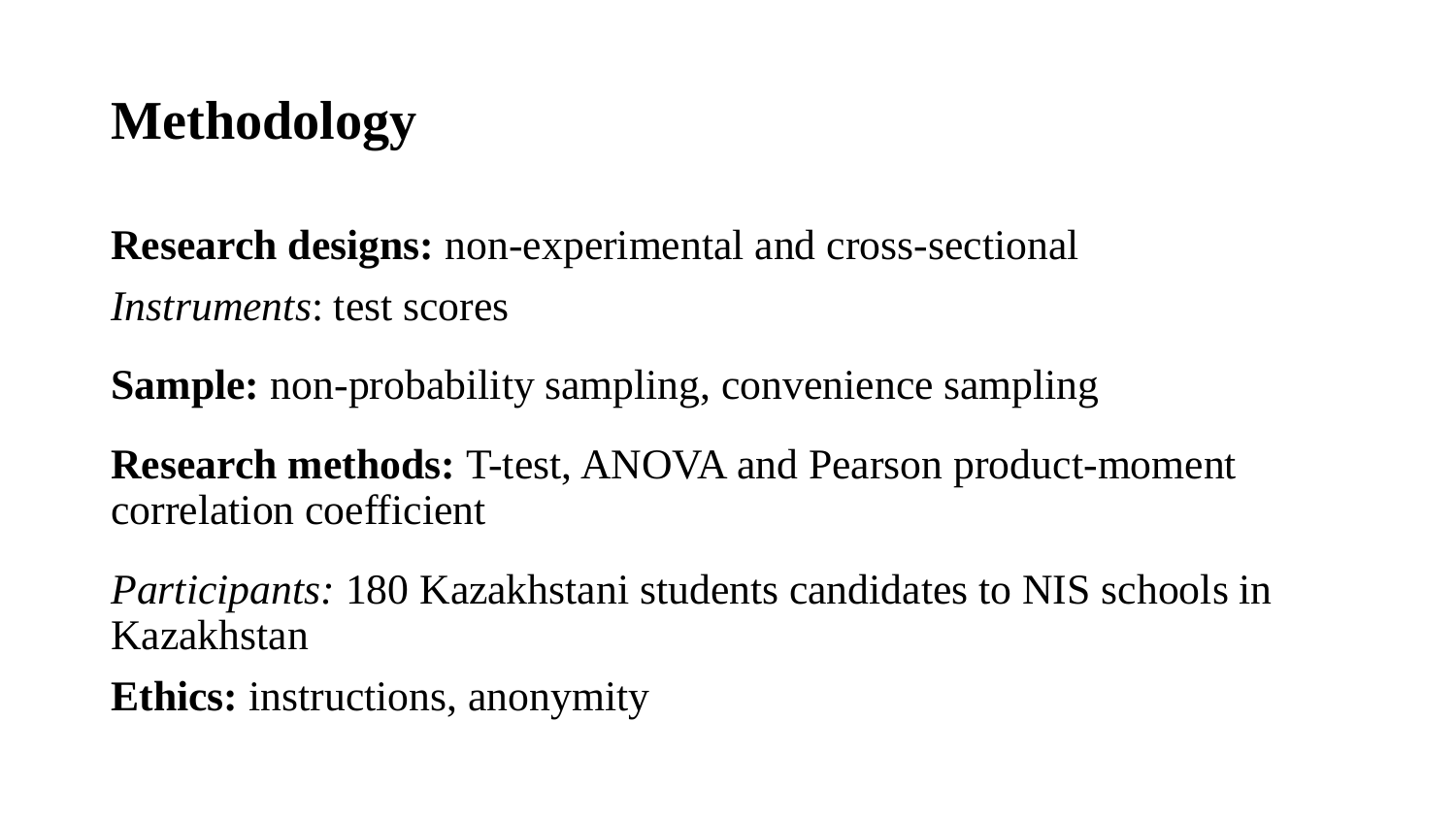#### **Data Analysis: Descriptive**

Table 1

*Distribution of participants by language*

Table 2

*Distribution of participants by cut-off score*

| Groups  | N | Percentage | Groups             | N | Percentage |
|---------|---|------------|--------------------|---|------------|
| Kazakh  |   | 120 66.7   | Passed             |   | 127 70.6   |
| Russian |   | 60 33.3    | Not Passed 53 29.4 |   |            |
| Total   |   | 180 100    | Total              |   | 180 100    |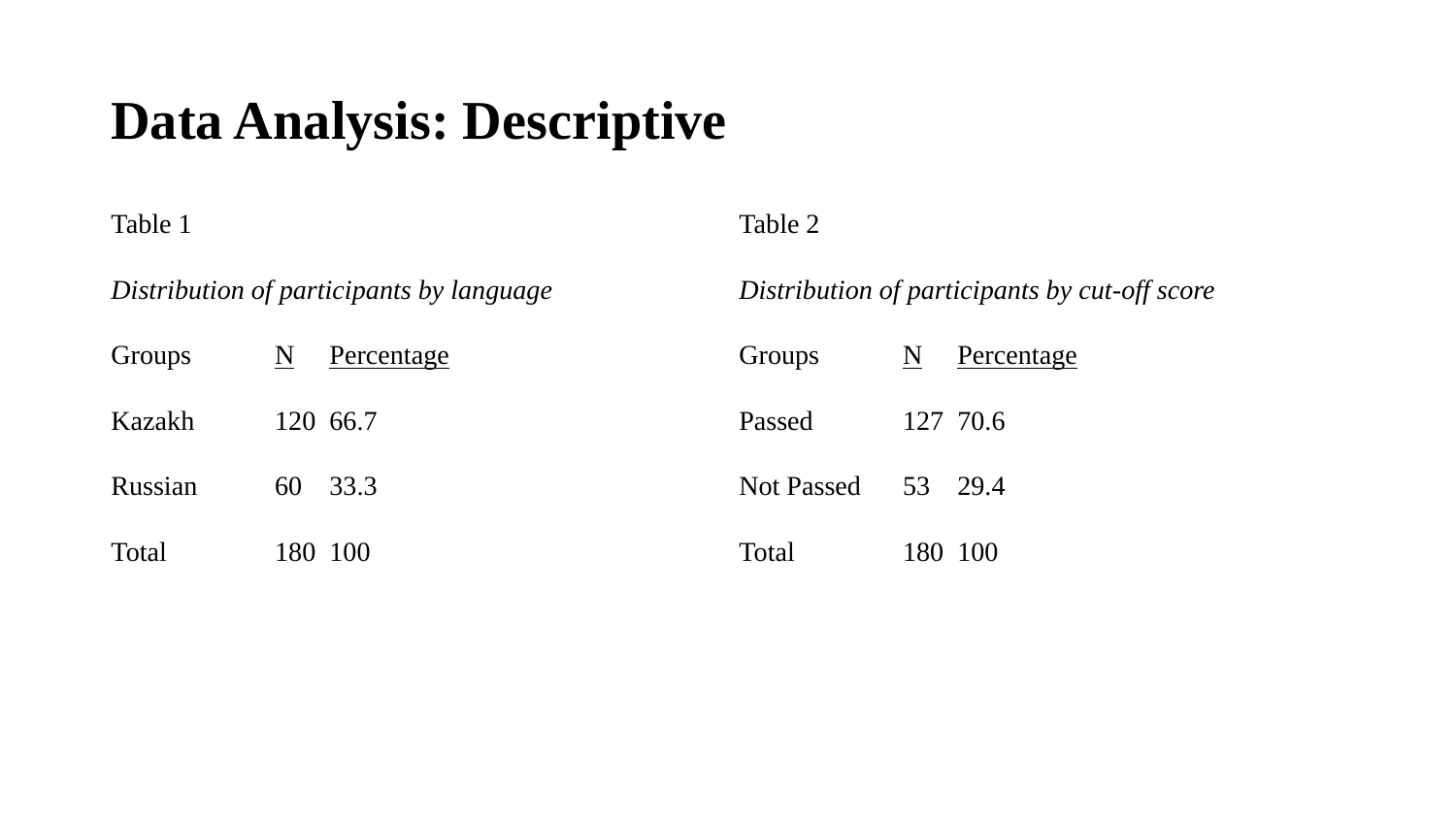#### **RQ1:** How do students' test preparation scores influence NIS admission test cut-off score?

An independent-samples t-test was conducted to compare mock test scores on the platform for students who achieve and did not achieve the NIS entrance examination cut-off score. There was a significant difference in the scores for students who passed the cut-off score  $(M=213.7, SD=204.8)$  and students who did not pass the cut-off score (M=127.1, SD=160.6); t(180)=2.744, p=.005, d=0.5). The effect size is 0.5 means there is a modest effect between cut-off score achievement and mock test scores. These results suggest that students who take mock tests tend to success in achieving the cut-off scores in NIS entrance test.

Table 3

*Means and standard deviations of the key variables in the sample*

| Groups            | SD <sub>1</sub><br>M |       |
|-------------------|----------------------|-------|
| Passed            | 914.9                | 142.6 |
| <b>Not Passed</b> | 598.6                | 135.8 |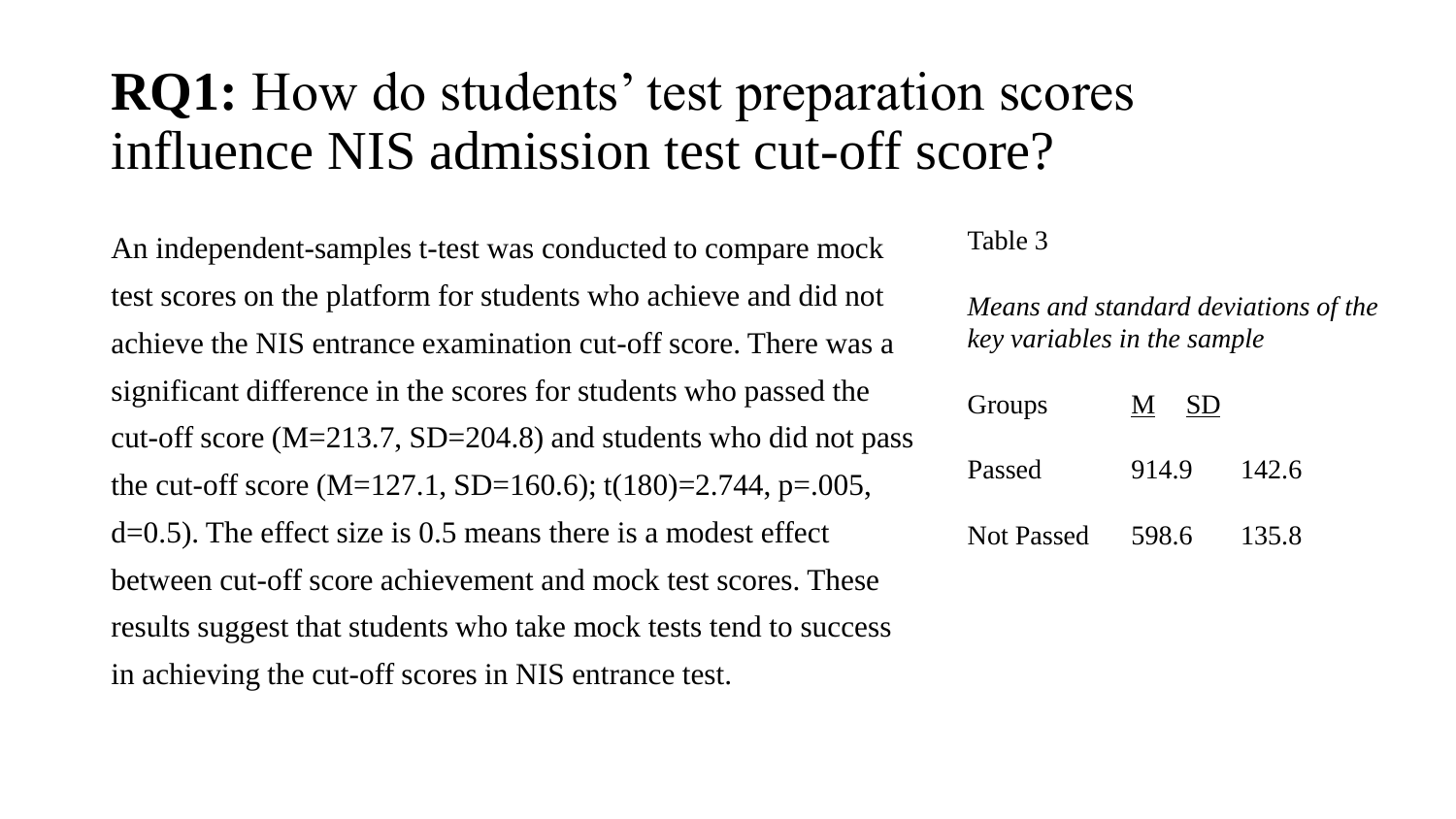#### **RQ2:** How the students' expenses for private tutoring affects to the entrance test score?

a Pearson product-moment correlation coefficient was computed to assess the relationship between the free mock test and NIS test scores of students. There was a strong significant positive moderate correlation between the two variables (r=0.30,  $n=180$ ,  $p=0.00$ ). Overall, this means that students' mock test scores have a moderate effect on their NIS test scores.

Table 4

*Correlation between students' (free, paid) mock test and NIS test scores*

| <b>Test</b>       | $\mathbf{1}$ | $\overline{2}$ | $\frac{3}{2}$ |
|-------------------|--------------|----------------|---------------|
| 1. Free mock test |              |                | .422.304      |
| 2. Paid mock test |              |                | .105          |
| 3. NIS test       |              |                |               |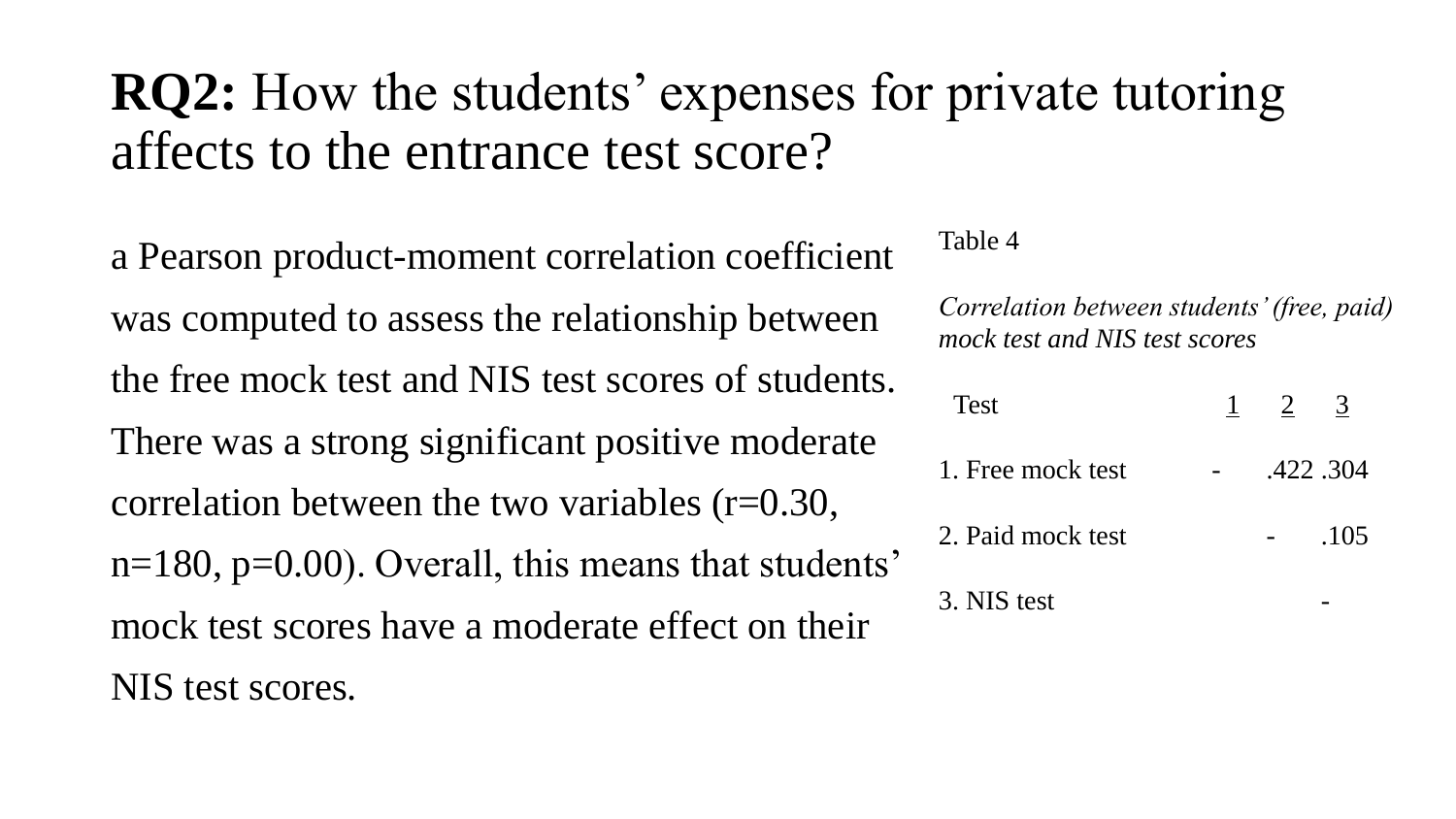#### **RQ3:** How students' mock test score effects to the entrance test score?

a Pearson product-moment correlation coefficient was computed to assess the relationship between the mock test and NIS test scores of students. There was a strong significant positive moderate correlation between the two variables (r=0.26,  $n=180$ ,  $p=0.00$ ). Overall, this means that students' mock test scores have a modest effect on their NIS test scores.

Table 5

*Correlation between students' mock and NIS test scores*

| Participants    | N   | Value of<br>correlation |
|-----------------|-----|-------------------------|
| <b>Students</b> | 180 | 0.00                    |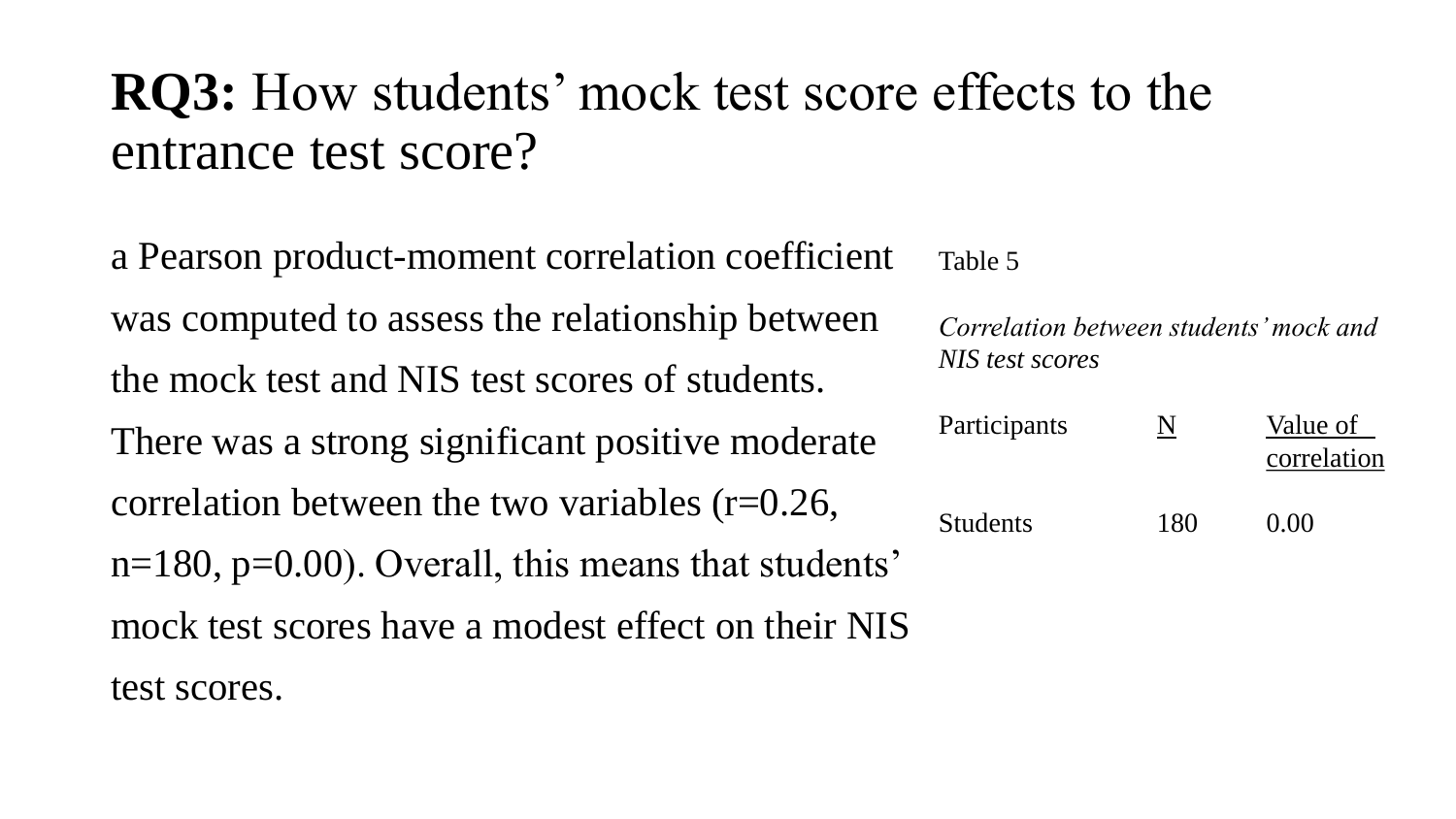#### **Conclusion**

Summary of major findings: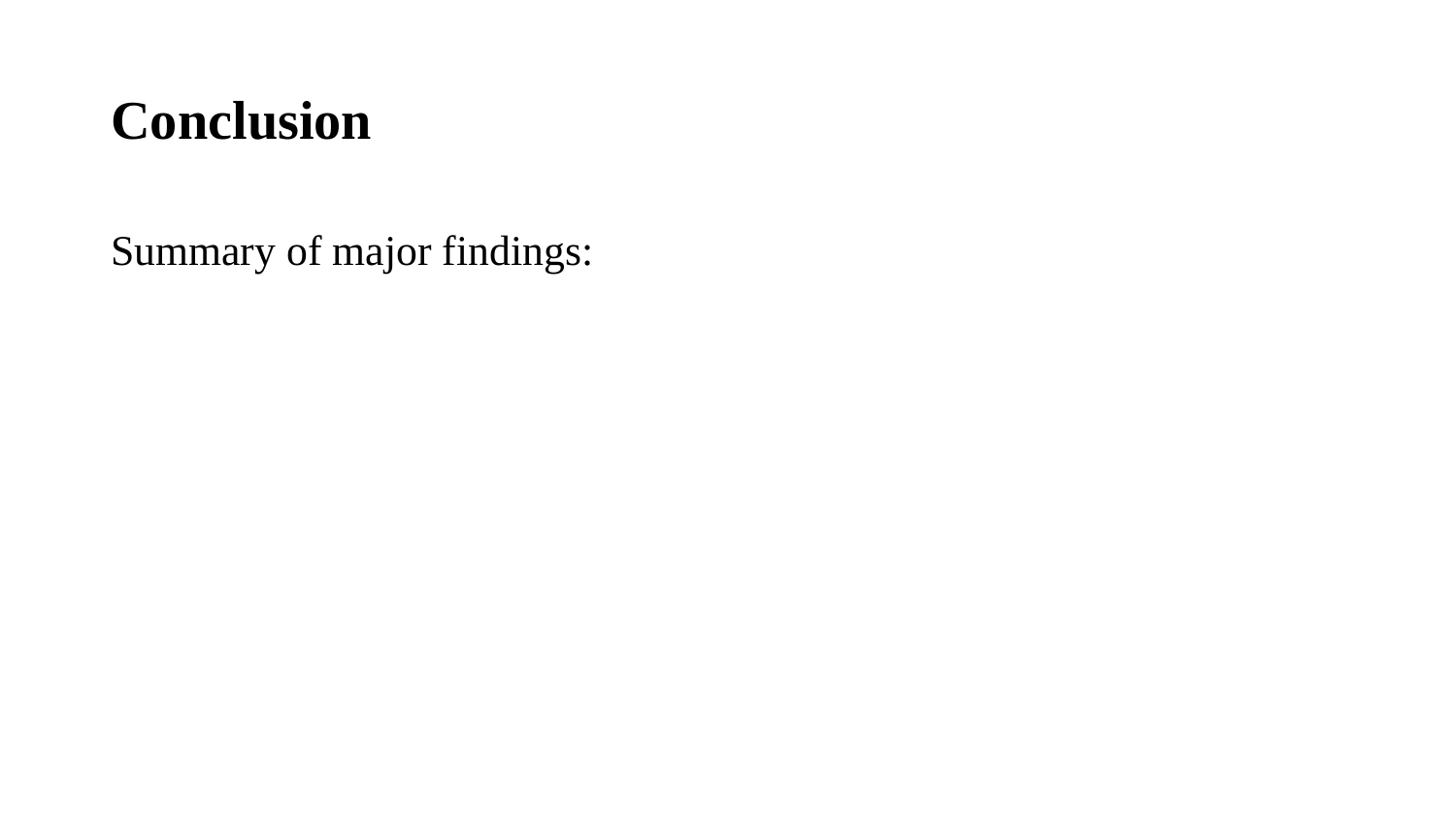#### **Limitations**

The format of the mock tests whereas students took the test online on computers/smartphones at home, on the way to school, etc. is different and opposite to formal paper-based NIS test that conducted in very strict conditions. On such manner, it might become a main limitation of variables used in the current research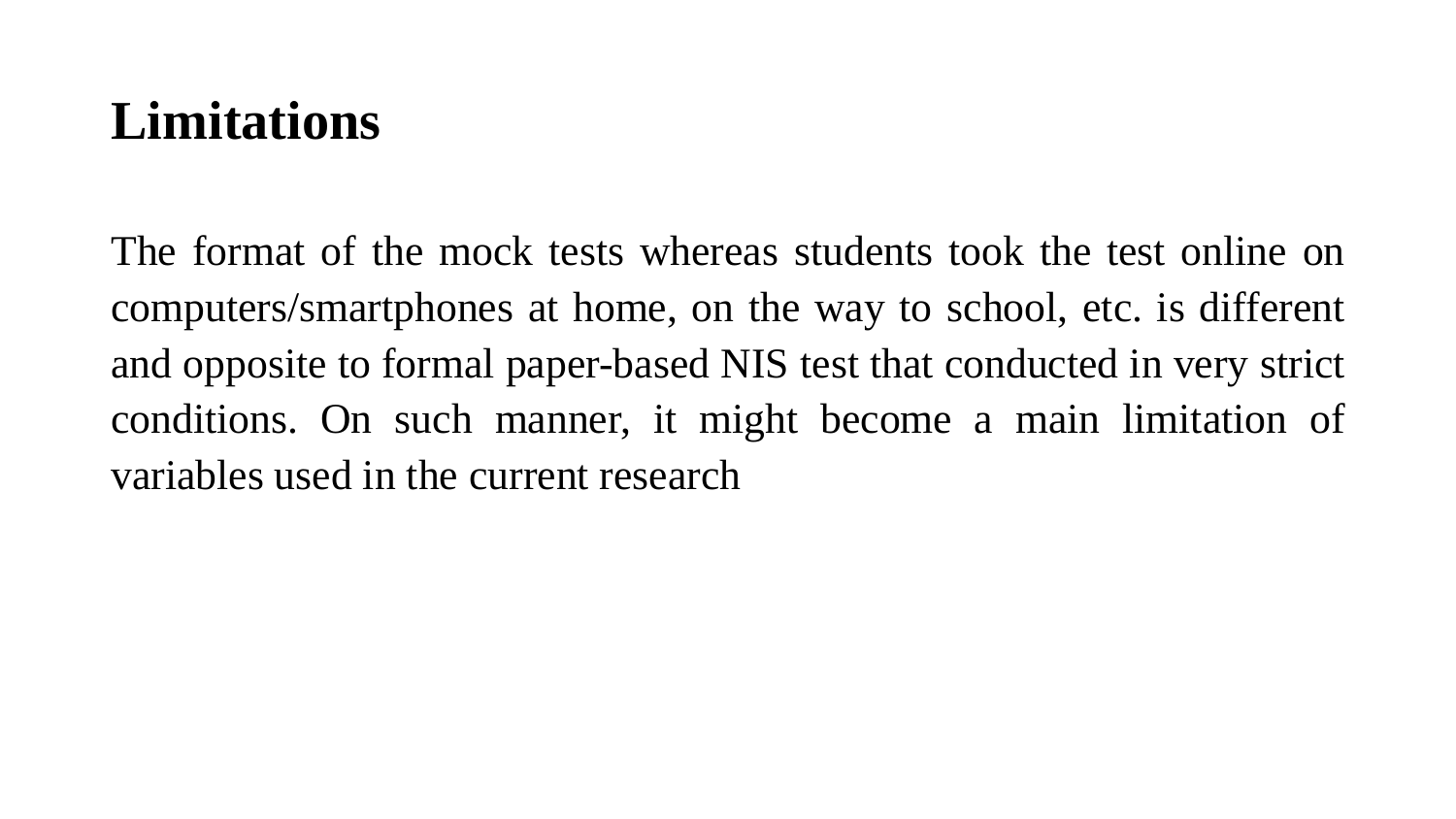#### **Further research**

(1) How does students' background/personal information influence their demand for test preparation?

(2) How do students' test preparation scores influence NIS admission test score?

(3) How do students' expenses on test preparation influence NIS admission test score?

(4) How do students'school progress record (GPA) and IQ test scores influence their test preparation?